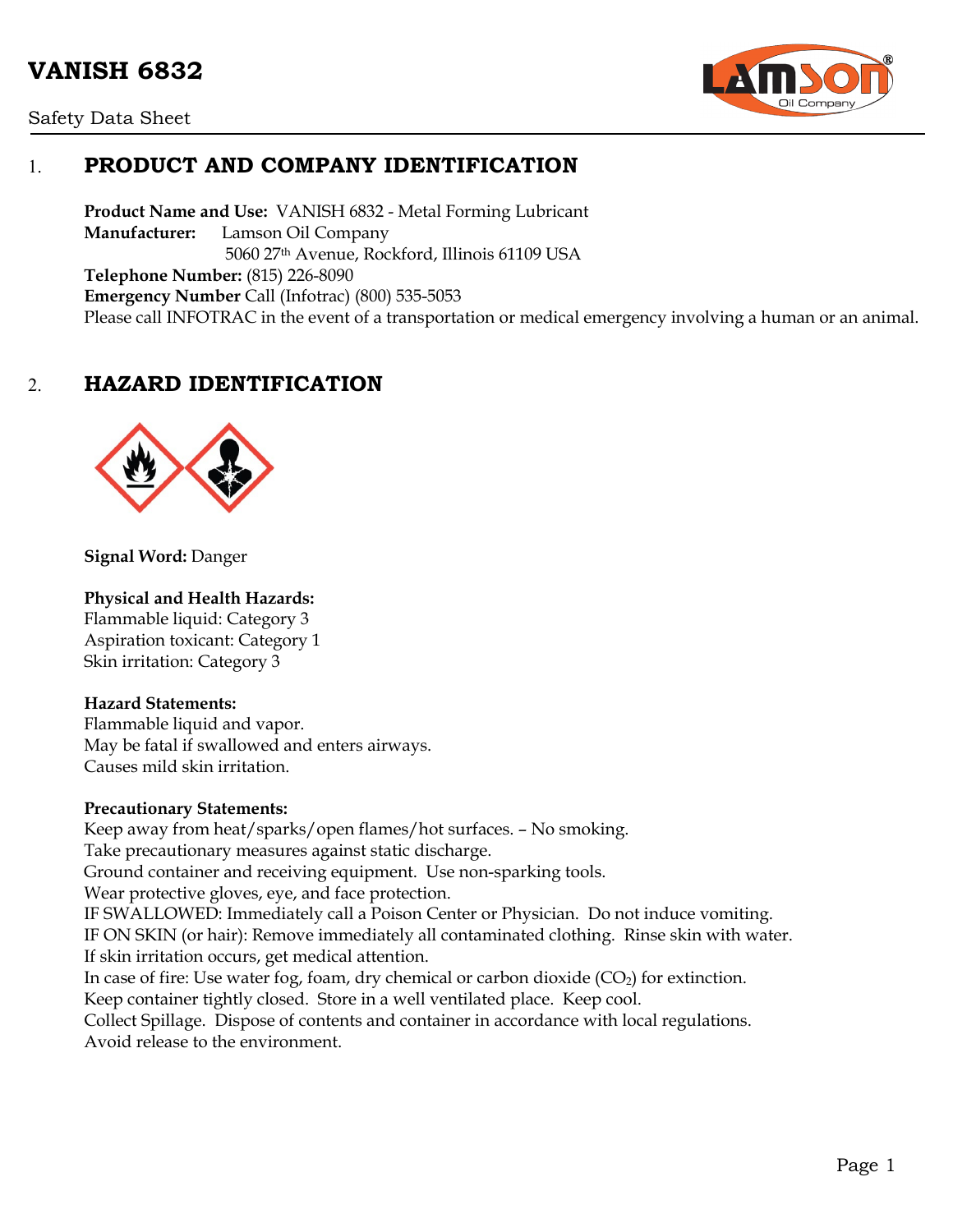Safety Data Sheet

### 3. **COMPONENTS**

**Significant Ingredients CAS # Weight % GHS Classification** Isoparaffinic Hydrocarbon 64742-48-9 > 95% Asp Tox 1, Flam Liq 3 Amines, C12-14 alkyl, C6-10 alkyl phosphates 68603-55-4 < 2% Skin Irr 2, Aq Tox 1, Chr Aq Tox 3

### 4. **FIRST AID MEASURES**

**IF IN EYES:** Rinse cautiously with water for several minutes. Remove contact lenses if present and easy to do – continue rinsing. If eye irritation persists, get medical attention.

**IF ON SKIN** (or hair): Remove immediately all contaminated clothing. Rinse skin with water. If skin irritation occurs, get medical attention.

**IF SWALLOWED**: Immediately call a Poison Center or Physician. Do not induce vomiting.

**IF INHALED:** Remove to fresh air; apply artificial respiration if necessary. Get medical attention.

Ingested material may be aspirated into the lungs and cause chemical pneumonia.

### 5. **FIRE-FIGHTING MEASURES**

#### **General Hazard**

Flammable materials can form combustible mixtures at temperatures at or above the flash point. Empty containers can contain residues that can cause fires or explosions when exposed to heat, flames, or sparks.

#### **Fire-Fighting**

Keep fire exposed containers cool with water spray. Separate unburning product from fire. Use carbon dioxide, foam, or dry chemical extinguishing media to put out fires.

#### **Unusual Decomposition Products Under Fire Conditions**

None

# 6. **ACCIDENTAL RELEASE MEASURES**

#### **Personal Precautions**

Remove greatly contaminated clothing, including shoes and wash thoroughly after contact. Launder contaminated clothing before reuse.

#### **Environmental Precautions**

Stop leak if without risk. Dike large spills to prevent ingress into sewers and waterways. Eliminate all sources of ignition. Ensure adequate ventilation. Clean spills with absorbent and store in marked containers for disposal. Dispose in accordance with all applicable regulations.

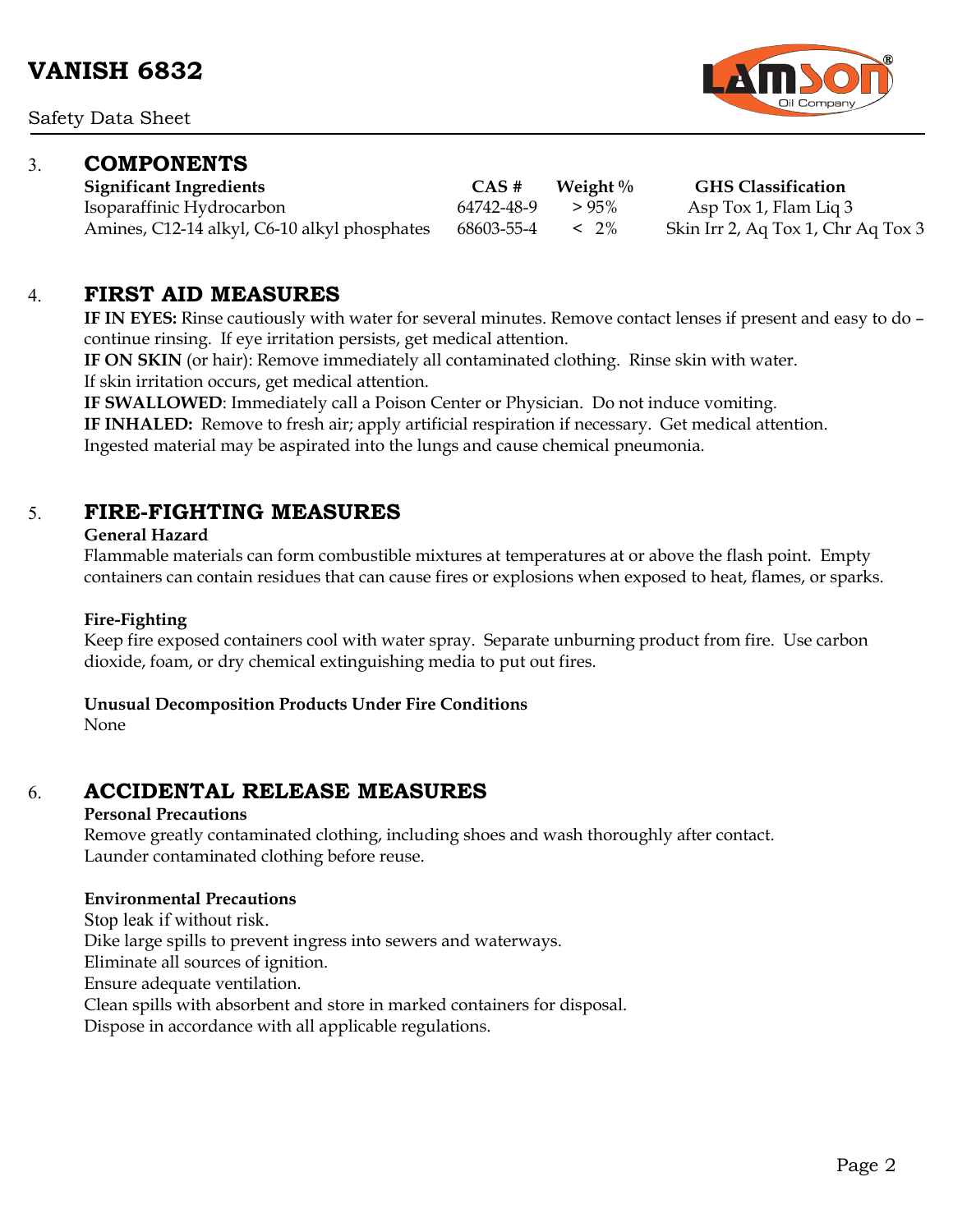Safety Data Sheet



### 7. **HANDLING AND STORAGE**

#### **Safe Handling and Storage**

Do not handle, store, or dispense near open flames or ignition sources. Keep containers inside and out of direct sunlight. Avoid extreme temperatures. Do not reuse containers. This product is a static accumulator and so steps should be taken to prevent static accumulation and electric spark formation.

#### **Incompatible Products**

Avoid strong oxidizing and reducing agents.

# 8. **EXPOSURE CONTROL AND PERSONAL PROTECTION**

#### **Ventilation**

Local exhaust is usually sufficient. General exhaust is preferred.

#### **Personal Protection**

Use approved respirator when airborne exposure limits are exceeded. Use solvent resistant gloves to avoid prolonged contact. Wear goggles or safety glasses with splashguards.

#### **Work Place Exposure Guide Lines**

Isoparaffinic Hydrocarbon has been assigned by the manufacturer a TWA of 1200 mg/m3 (177 ppm).

### 9. **PHYSICAL AND CHEMICAL PROPERTIES**

| $>$ 350 °F                                |
|-------------------------------------------|
| 0.76                                      |
| 0.5                                       |
| Not Applicable                            |
| > 5                                       |
| 0.1                                       |
| Insoluble                                 |
| NIL                                       |
| Clear, colorless liquid; very slight odor |
| $129$ °F                                  |
| LEL: 0.7 UEL: 5.0                         |
| $678$ °F                                  |
|                                           |

# 10. **STABILITY AND REACTIVITY**

**Stability:** [ ] Unstable [ X ] Stable **Conditions to avoid:** None **Incompatibility (Materials to avoid):** Strong oxidizing and reducing agents. **Hazardous Decomposition Products:** Combustion may produce oxides of carbon. **Hazardous Polymerization:** [ ] May Occur [ X ] Will Not Occur **Conditions to Avoid:** Not Applicable